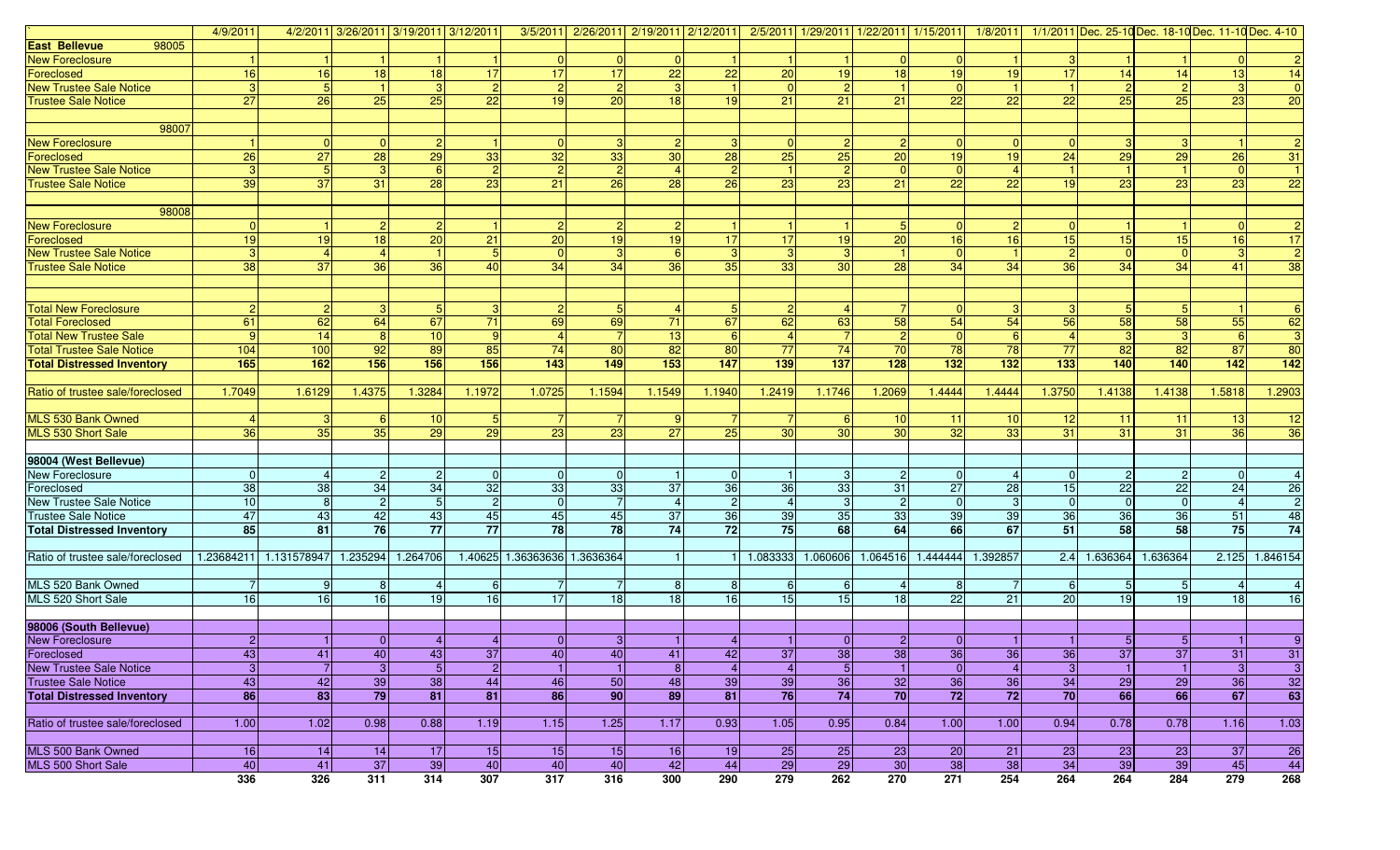|                      |                      |                      |                   |                                                                  |                 |                  |                      |                         |                  |                |                  |                        | Nov. 27-10Nov. 20-10Nov. 13-10Nov. 6-10 Oct. 30-10Oct. 23-10Oct. 23-10Oct. 16-10Oct. 9-10 Oct. 2-10 Sept. 25-10Sept. 18-10Sept. 11-10Sept. 4-10 Aug. 28-10 Aug. 21-10 Aug. 21-10 Aug 7-10 July 31-10 July 24-20 July 17-20 Jul |                      |                |                  |                 |                         |          |                 |                         |                       |
|----------------------|----------------------|----------------------|-------------------|------------------------------------------------------------------|-----------------|------------------|----------------------|-------------------------|------------------|----------------|------------------|------------------------|--------------------------------------------------------------------------------------------------------------------------------------------------------------------------------------------------------------------------------|----------------------|----------------|------------------|-----------------|-------------------------|----------|-----------------|-------------------------|-----------------------|
|                      |                      |                      |                   |                                                                  |                 |                  |                      |                         |                  |                |                  |                        |                                                                                                                                                                                                                                |                      |                |                  |                 |                         |          |                 |                         |                       |
|                      | $\Omega$             |                      |                   |                                                                  |                 |                  | $\overline{0}$       |                         |                  | 0              | $\overline{0}$   |                        |                                                                                                                                                                                                                                | $\overline{2}$       | $\overline{0}$ |                  |                 |                         |          |                 |                         |                       |
| 13                   | 14                   | 14                   | 12                |                                                                  | 13              | 13               | 12                   | 13                      | 14               | 13             | 13               | 13                     | 15                                                                                                                                                                                                                             | 15                   | 14             | 14               | 12              | 12                      | 14       | 15              | 16                      |                       |
|                      |                      |                      |                   |                                                                  |                 |                  | $\overline{0}$       |                         |                  | 0              |                  |                        |                                                                                                                                                                                                                                | $\Omega$             | $\Omega$       |                  |                 |                         |          | 2 <sup>1</sup>  |                         |                       |
| 21                   | 21                   | 23                   | 24                | 26                                                               | 12              | 16               | 15                   | 18                      | 22               | 28             | 27               | 27                     | 29                                                                                                                                                                                                                             | 31                   | 34             | 34               | 35              | 38                      | 36       | 36              | 38                      | 36                    |
|                      |                      |                      |                   |                                                                  |                 |                  |                      |                         |                  |                |                  |                        |                                                                                                                                                                                                                                |                      |                |                  |                 |                         |          |                 |                         |                       |
|                      |                      |                      |                   |                                                                  |                 |                  |                      |                         |                  |                |                  |                        |                                                                                                                                                                                                                                |                      |                |                  |                 |                         |          |                 |                         |                       |
| 28                   | $\overline{0}$<br>27 | 27                   | 28                | 23                                                               | 18              | 26               | 24                   | 23                      | 20               | 19             | 19               | 19                     | 23                                                                                                                                                                                                                             | 21                   | 23             | 23               | 22              | 22                      | 20       | 17 <sup>1</sup> | 17                      | 17                    |
|                      |                      |                      | 8                 |                                                                  | $\Omega$        |                  |                      |                         |                  | 3              | $\mathbf{3}$     |                        |                                                                                                                                                                                                                                | $\overline{2}$       | $\overline{0}$ |                  |                 |                         |          |                 |                         |                       |
| 28                   | 29                   | 34                   | 32                | 32                                                               | 18              | 22               | 29                   | 35                      | 51               | 57             | 55               | 55                     | 53                                                                                                                                                                                                                             | 52                   | 55             | 57               | 87              | 87                      | 83       | 77              | 75                      | 68                    |
|                      |                      |                      |                   |                                                                  |                 |                  |                      |                         |                  |                |                  |                        |                                                                                                                                                                                                                                |                      |                |                  |                 |                         |          |                 |                         |                       |
|                      |                      |                      |                   |                                                                  |                 |                  |                      |                         |                  |                |                  |                        |                                                                                                                                                                                                                                |                      |                |                  |                 |                         |          |                 |                         |                       |
|                      |                      |                      |                   |                                                                  |                 |                  |                      |                         |                  | $\overline{0}$ |                  |                        |                                                                                                                                                                                                                                |                      |                |                  |                 |                         |          |                 |                         |                       |
| 16                   | 15                   | 13                   | 13                | 10                                                               | 18              | 20 <sup>1</sup>  | 22                   | $\overline{22}$         | 21               | 21             | 22               | 22                     | 24                                                                                                                                                                                                                             | 26                   | 27             | <b>27</b>        | 25              | 27                      | 26       | 28              | 30                      | $28\,$                |
|                      |                      |                      | 5 <sub>5</sub>    |                                                                  |                 |                  |                      |                         |                  |                |                  |                        |                                                                                                                                                                                                                                |                      | $\overline{0}$ |                  |                 |                         |          |                 |                         | $\overline{12}$       |
| 34                   | 37                   | 38                   | 38                | 36                                                               | 27              | 29               | 28                   | 34                      | 39               | 52             | 52               | 49                     | 47                                                                                                                                                                                                                             | <b>56</b>            | 55             | 52               | 51              | 49                      | 51       | 47              | 42                      | 41                    |
|                      |                      |                      |                   |                                                                  |                 |                  |                      |                         |                  |                |                  |                        |                                                                                                                                                                                                                                |                      |                |                  |                 |                         |          |                 |                         |                       |
|                      |                      |                      |                   |                                                                  |                 |                  |                      |                         |                  |                |                  |                        |                                                                                                                                                                                                                                |                      |                |                  |                 |                         |          |                 |                         |                       |
|                      |                      |                      | 13                |                                                                  |                 |                  | $\mathbf{2}$         |                         |                  |                |                  |                        |                                                                                                                                                                                                                                |                      |                |                  | $\vert$ 2       |                         |          | $\overline{2}$  |                         |                       |
| 57                   | 56                   | 54                   | 53                | 42                                                               | 49              | 59               | 58                   | 58                      | 55               | 53             | 54               | 54                     | 62                                                                                                                                                                                                                             | 62                   | 64             | 64               | 59              | 61                      | 60       | 60              | 63                      | $\frac{59}{22}$       |
|                      | 3                    | 10                   | 17                | 11                                                               |                 |                  |                      |                         | 13               |                |                  | 21                     |                                                                                                                                                                                                                                |                      |                |                  |                 |                         | 10       |                 | 14                      |                       |
| 83                   | 87                   | 95                   | 94                | 94                                                               | 57              | 67               | 72                   | 87                      | $\overline{112}$ | $137$          | $134$            | $131$                  | 129                                                                                                                                                                                                                            | 139                  | $\boxed{144}$  | 143              | $173$           | $174$                   | 170      | 160             | 155                     | $\overline{145}$      |
| 140                  | 143                  | 149                  | $147$             | 136                                                              | 106             | 126              | 130                  | 145                     | 167              | 190            | 188              | 185                    | 191                                                                                                                                                                                                                            | 201                  | 208            | 207              | 232             | 235                     | 230      | 220             | 218                     | 204                   |
|                      |                      |                      |                   |                                                                  |                 |                  |                      |                         |                  |                |                  |                        |                                                                                                                                                                                                                                |                      |                |                  |                 |                         |          |                 |                         |                       |
| 1.4561               | 1.5536               | 1.7593               | 1.7736            | 2.2381                                                           | 1.1633          | 1.1356           | 1.2414               | 1.5000                  | 2.0364           | 2.5849         | 2.4815           | 2.4259                 | 2.0806                                                                                                                                                                                                                         | 2.2419               | 2.2500         | 2.2344           | 2.9322          | 2.8525                  | 2.8333   | 2.6667          | 2.4603                  | 2.4576                |
| 10                   |                      |                      | 8                 | 11                                                               | 10 <sup>1</sup> |                  |                      |                         |                  |                |                  |                        |                                                                                                                                                                                                                                |                      |                |                  | -51             |                         |          |                 |                         |                       |
| 33                   | 33                   | 32                   | 36                | 35                                                               | 33              | 33               | -61<br>35            | 37                      | 36               | 38             | 38               | 32                     | 32                                                                                                                                                                                                                             | 33                   | 35             | 35               | 37              | 35                      | 31       | 33              | 31                      |                       |
|                      |                      |                      |                   |                                                                  |                 |                  |                      |                         |                  |                |                  |                        |                                                                                                                                                                                                                                |                      |                |                  |                 |                         |          |                 |                         |                       |
|                      |                      |                      |                   |                                                                  |                 |                  |                      |                         |                  |                |                  |                        |                                                                                                                                                                                                                                |                      |                |                  |                 |                         |          |                 |                         |                       |
|                      | $\overline{2}$       |                      | $\lceil 3 \rceil$ |                                                                  |                 |                  |                      | -01                     |                  |                |                  |                        |                                                                                                                                                                                                                                |                      | $\Omega$       |                  |                 |                         |          |                 |                         |                       |
| 23                   | 21                   | 20                   | 18                | 14                                                               | 31              | 30               | 31                   | 35                      | 37               | 43             | 42               | 42                     | 39                                                                                                                                                                                                                             | 38                   | 39             | 40               | 38              | 36                      | 34       | 32              | 28                      | <b>27</b>             |
|                      |                      |                      | $5\overline{)}$   |                                                                  | 0               | $\overline{0}$   |                      |                         | 5 <sub>5</sub>   |                | 3                | $\sqrt{5}$             |                                                                                                                                                                                                                                |                      |                |                  |                 |                         |          |                 | $5\phantom{.0}$         |                       |
| 50                   | 57                   | 60                   | 56                | 60                                                               | 29              | 31               | 39                   | 37                      | 51               | 55             | 58               | 62                     | 59                                                                                                                                                                                                                             | 57                   | 57             | 65               | 66              | 66                      | 64       | 60              | 59                      | 61                    |
| 73                   | 78                   | 80                   | 74                | 74                                                               | 60              | 61               | 70                   | 72                      | 88               | 98             | 100              | 104                    | 98                                                                                                                                                                                                                             | 95                   | 96             | 105              | 104             | $102$                   | 98       | 92              | 87                      | 88                    |
|                      |                      |                      |                   |                                                                  |                 |                  |                      |                         |                  |                |                  |                        |                                                                                                                                                                                                                                |                      |                |                  |                 |                         |          |                 |                         |                       |
| 2.173913 2.714286    |                      |                      |                   | 3 3.111111 4.285714 0.935484 1.033333 1.258065 1.057143 1.378378 |                 |                  |                      |                         |                  |                | 1.27907 1.380952 |                        | 1.47619 1.512821                                                                                                                                                                                                               |                      | 1.5 1.461538   |                  |                 | 1.625 1.736842 1.833333 | 1.882353 |                 | 1.875 2.107143 2.259259 |                       |
|                      |                      |                      |                   |                                                                  |                 |                  |                      |                         |                  |                |                  |                        |                                                                                                                                                                                                                                |                      |                |                  |                 |                         |          |                 |                         |                       |
|                      | $\mathbf{3}$         |                      | 8                 |                                                                  | $6 \mid$        | $6 \overline{6}$ |                      |                         |                  | 9              | 8 <sup>1</sup>   |                        |                                                                                                                                                                                                                                | 5                    | $6 \mid$       | $6 \overline{6}$ | -61             |                         | 6        | $6 \mid$        | 6                       |                       |
| 15                   | 17                   | 17                   | $\overline{22}$   | $\overline{22}$                                                  | 24              | 19               | 18                   | 18                      | 19 <sup>1</sup>  | 18             | 19               | 18                     | 18                                                                                                                                                                                                                             | 14                   | 11             | $\overline{11}$  | 13              | 12                      | 10       |                 | 11                      | 11                    |
|                      |                      |                      |                   |                                                                  |                 |                  |                      |                         |                  |                |                  |                        |                                                                                                                                                                                                                                |                      |                |                  |                 |                         |          |                 |                         |                       |
|                      |                      |                      |                   |                                                                  | $\overline{0}$  |                  |                      |                         |                  |                | 0                |                        |                                                                                                                                                                                                                                |                      | $\overline{0}$ |                  | $\overline{0}$  |                         |          |                 |                         |                       |
| $\overline{2}$<br>21 | 21                   | $\overline{2}$<br>22 | 20                | 15                                                               | 18              | 18               | $\overline{0}$<br>17 | 20                      | 01<br>20         | 19             | 18               | $\overline{0}$         | 2 <sup>1</sup><br>19                                                                                                                                                                                                           |                      | 18             | 18               |                 | 17                      | - 0 I    | 14              | 5 <sub>l</sub>          |                       |
| $\vert$ 2            | $\vert$ 1            | $\overline{5}$       | $\overline{4}$    | 3                                                                | 0               | 0                | 0                    | $\overline{\mathbf{0}}$ | 3                | $\overline{2}$ | $\vert$ 2        | 18 <br>$5\phantom{.0}$ |                                                                                                                                                                                                                                | 19<br>$\overline{3}$ | $\vert$ 1      | 0                | 16<br>5         | <b>71</b>               | 16<br> 3 | 3               | 13 <br>$\overline{4}$   | 13 <br>$\overline{6}$ |
| 34                   | 37                   | 42                   | 45                | 45                                                               | 13              | 26               | 27                   | 30                      | 40               | 43             | 46               | 49                     | 47                                                                                                                                                                                                                             | 51                   | 54             | 61               | 70              | 66                      | 62       | 59              | 58                      | 57                    |
| 55                   | 58                   | 64                   | 65                | 60                                                               | 31              | 44               | 44                   | 50 <sub>1</sub>         | <b>60</b>        | 62             | 64               | 67                     | 66                                                                                                                                                                                                                             | 70                   | 72             | 79               | 86              | 83                      | 78       | 73              | 71                      | 70                    |
|                      |                      |                      |                   |                                                                  |                 |                  |                      |                         |                  |                |                  |                        |                                                                                                                                                                                                                                |                      |                |                  |                 |                         |          |                 |                         |                       |
| 1.62                 | 1.76                 | 1.91                 | 2.25              | 3.00                                                             | 0.72            | 1.44             | 1.59                 | 1.50                    | 2.00             | 2.26           | 2.56             | 2.72                   | 2.47                                                                                                                                                                                                                           | 2.68                 | 3.00           | 3.39             | 4.38            | 3.88                    | 3.88     | 4.21            | 4.46                    | 4.38                  |
|                      |                      |                      |                   |                                                                  |                 |                  |                      |                         |                  |                |                  |                        |                                                                                                                                                                                                                                |                      |                |                  |                 |                         |          |                 |                         |                       |
| 24                   | 26                   | 25                   | 26                | 26                                                               | 19              | 20 <sup>1</sup>  | 17                   | 18                      | 16               | 17             | 17               | 17                     | 17                                                                                                                                                                                                                             | 16                   | 13             | 11               | 10 <sup>1</sup> | 14                      | $-11$    | 10 <sup>1</sup> | 10                      | -9                    |
| 44                   | 44                   | 47                   | $\overline{52}$   | 52                                                               | 51              | 50               | 50                   | 51                      | 55               | 55             | 53               | $-55$                  | 55                                                                                                                                                                                                                             | 60                   | 62             | 55               | 55              | 55                      | 49       | 46              | 51                      | 52                    |
| 279                  | 293                  | 286                  | 270               | 197                                                              | 231             | 244              | 267                  | 315                     | 350              | 352            | 356              | 355                    | 366                                                                                                                                                                                                                            | 376                  | 391            | 422              | 420             | 406                     | 385      | 376             | 362                     | 345                   |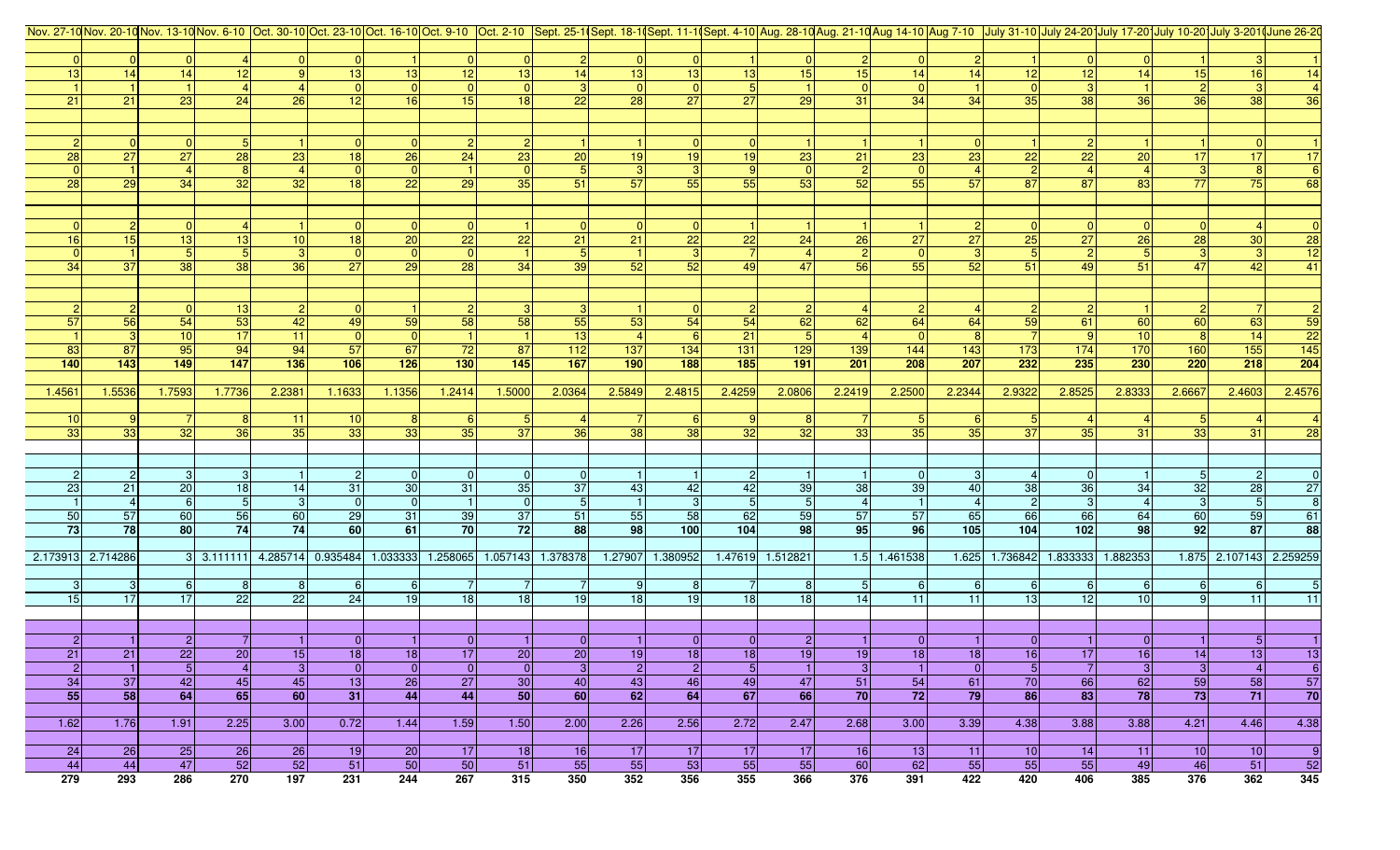|                 |                 |                      |                      |                                     |                 |                |              |                 |                      |                            |                 |                 |                      |                 |                |                                     | June 19-20 June 12-20 June 5-20 May 29-20 May 22-20 May 15-20 May 8-201 May 1-201 Apr. 24-10 Apr. 17-10 Apr. 10-10 Apr. 3-10 Mar. 27-10 Mar. 20-10 Mar. 13-10 Mar. 13-10 Feb. 27-10 Feb. 20-10 Feb. 13-10 Feb. 13-10 Feb. 13-1 |                 |                |                                     |                 |                 |
|-----------------|-----------------|----------------------|----------------------|-------------------------------------|-----------------|----------------|--------------|-----------------|----------------------|----------------------------|-----------------|-----------------|----------------------|-----------------|----------------|-------------------------------------|--------------------------------------------------------------------------------------------------------------------------------------------------------------------------------------------------------------------------------|-----------------|----------------|-------------------------------------|-----------------|-----------------|
|                 |                 |                      |                      |                                     |                 |                |              |                 |                      |                            |                 |                 |                      |                 |                |                                     |                                                                                                                                                                                                                                |                 |                |                                     |                 |                 |
|                 |                 |                      |                      |                                     |                 |                |              |                 |                      |                            |                 |                 | $\overline{0}$       |                 | $\overline{0}$ |                                     |                                                                                                                                                                                                                                |                 |                |                                     |                 |                 |
| 14              | 17              | 17                   | 20                   | 18                                  | 18              | 19             | 18           | 19              | 19                   | 19                         | 18              | 18              | 18                   | 18              | 18             | 18                                  | 18                                                                                                                                                                                                                             |                 | 17             | 16                                  | 16 <sup>1</sup> | 16              |
|                 |                 |                      |                      |                                     |                 |                |              |                 |                      |                            |                 |                 | $\Omega$             |                 | $\mathbf{0}$   |                                     |                                                                                                                                                                                                                                |                 |                |                                     |                 |                 |
| 37              | 37              | 36                   | 35                   | 27                                  | 25              | 26             | 23           | 21              | 21                   | 23                         | 21              | 16 <sup>l</sup> | 13                   | 15              | 16             | 17                                  | -17                                                                                                                                                                                                                            | 18 <sup>1</sup> | 18             | 18 <sup>1</sup>                     | 17              | 12              |
|                 |                 |                      |                      |                                     |                 |                |              |                 |                      |                            |                 |                 |                      |                 |                |                                     |                                                                                                                                                                                                                                |                 |                |                                     |                 |                 |
|                 |                 |                      |                      |                                     |                 |                |              |                 |                      |                            |                 |                 |                      |                 |                |                                     |                                                                                                                                                                                                                                |                 |                |                                     |                 |                 |
|                 | $\overline{0}$  |                      |                      |                                     |                 |                |              |                 | $\overline{2}$       |                            |                 |                 |                      |                 |                |                                     |                                                                                                                                                                                                                                |                 |                |                                     |                 |                 |
| 16              | 16              | 16                   | 17                   | 17 <sup>1</sup>                     | 19              | 19             | 19           | 19 <sup>l</sup> | 17                   | 16                         | 13              | 15              | 14                   | 15              | 16             | 15                                  | 16                                                                                                                                                                                                                             | 16              | 15             | 16                                  | 16 <sup>1</sup> | 15              |
|                 | $\overline{2}$  |                      | 5 <sub>l</sub><br>59 | 54                                  | 51              | 36<br>52       |              | 16              | $\overline{0}$<br>16 | 17 <sup>1</sup>            | $\overline{2}$  | 14              | $\overline{0}$<br>16 | 17              |                | 18                                  |                                                                                                                                                                                                                                |                 |                |                                     | 15              | 17              |
| 63              | 61              | 59                   |                      |                                     |                 |                | 16           |                 |                      |                            | 16              |                 |                      |                 | 18             |                                     | 20                                                                                                                                                                                                                             | 21              | 22             | 16                                  |                 |                 |
|                 |                 |                      |                      |                                     |                 |                |              |                 |                      |                            |                 |                 |                      |                 |                |                                     |                                                                                                                                                                                                                                |                 |                |                                     |                 |                 |
|                 | $\overline{0}$  |                      |                      |                                     |                 |                |              |                 |                      |                            |                 |                 |                      |                 |                |                                     |                                                                                                                                                                                                                                |                 |                |                                     |                 |                 |
| 28              | $\overline{28}$ | 28                   | 30 <sub>o</sub>      | 30 <sup>1</sup>                     | 31              | 31             | 27           | 28              | 29                   | 29                         | $\overline{25}$ | 25              | 25                   | 24              | 24             | 23                                  | 22                                                                                                                                                                                                                             | 22              | 21             | 22                                  | 21              | 22              |
|                 | 3 <sup>1</sup>  |                      |                      | 3 <sup>1</sup>                      |                 |                |              |                 |                      |                            |                 |                 | $\mathbf{3}$         |                 |                |                                     |                                                                                                                                                                                                                                |                 |                |                                     |                 |                 |
| 34              | 34              | 31                   | 28                   | 27                                  | 26              | 28             | 24           | $\overline{25}$ | 32                   | 34                         | 34              | 34              | 35                   | 34              | 33             | 34                                  | 35                                                                                                                                                                                                                             | 39              | 39             | 35                                  | <b>28</b>       | $\overline{29}$ |
|                 |                 |                      |                      |                                     |                 |                |              |                 |                      |                            |                 |                 |                      |                 |                |                                     |                                                                                                                                                                                                                                |                 |                |                                     |                 |                 |
|                 |                 |                      |                      |                                     |                 |                |              |                 |                      |                            |                 |                 |                      |                 |                |                                     |                                                                                                                                                                                                                                |                 |                |                                     |                 |                 |
|                 |                 |                      | 3                    |                                     |                 |                |              |                 |                      | -61                        |                 |                 |                      |                 | $\overline{2}$ |                                     |                                                                                                                                                                                                                                |                 | - 0 I          |                                     |                 |                 |
| 58              | 61              | 61                   | 67                   | 65                                  | 68              | 69             | 64           | <b>66</b>       | 65                   | 64                         | 56              | 58              | 57                   | 57              | 58             | 56                                  | 56                                                                                                                                                                                                                             | 55              | 53             | 54                                  | 53              | 53              |
|                 | <b>6</b>        | 3                    | 16                   | 11                                  |                 | 40             |              |                 | $\vert$ 2            |                            |                 |                 | 3 <sup>l</sup>       |                 | $\overline{2}$ |                                     |                                                                                                                                                                                                                                |                 | 5 <sub>l</sub> |                                     |                 |                 |
| 134             | $\boxed{132}$   | 126                  | 122                  | 108                                 | $\frac{10}{2}$  | $\boxed{106}$  | 63           | 62              | 69                   | 74                         | $\overline{71}$ | 64              | 64                   | <b>66</b>       | 67             | 69                                  | 72                                                                                                                                                                                                                             | 78              | 79             | 69                                  | 60              | 58              |
| 192             | 193             | 187                  | 189                  | 173                                 | 170             | 175            | $127$        | 128             | 134                  | 138                        | 127             | 122             | 121                  | 123             | 125            | 125                                 | 128                                                                                                                                                                                                                            | $133$           | $132$          | 123                                 | $113$           | $111$           |
|                 |                 |                      |                      |                                     |                 |                |              |                 |                      |                            |                 |                 |                      |                 |                |                                     |                                                                                                                                                                                                                                |                 |                |                                     |                 |                 |
| 2.3103          | 2.1639          | 2.0656               | 1.8209               | 1.6615                              | 1.5000          | 1.5362         | 0.9844       | 0.9394          | 1.0615               | 1.1563                     | 1.2679          | 1.1034          | 1.1228               | 1.1579          | 1.1552         | 1.2321                              | 1.2857                                                                                                                                                                                                                         | 1.4182          | 1.4906         | 1.2778                              | 1.1321          | 1.0943          |
|                 |                 |                      |                      |                                     |                 |                |              |                 |                      |                            |                 |                 |                      |                 |                |                                     |                                                                                                                                                                                                                                |                 |                |                                     |                 |                 |
|                 | 5 <sub>l</sub>  |                      | $-11$                | 13 <sup>1</sup>                     | 11              |                |              |                 |                      |                            |                 | 10              |                      |                 |                |                                     |                                                                                                                                                                                                                                |                 |                |                                     |                 | 11              |
| 26              | 26              | 26                   | $\overline{26}$      | 30 <sup>1</sup>                     | 28              | 27             | 30           | 31              | 30                   | 35 <sup>1</sup>            | 33              | 29              | 32                   | 33              | 32             | 28                                  | 31                                                                                                                                                                                                                             | 29              | 27             | 28                                  | 28              | $\overline{28}$ |
|                 |                 |                      |                      |                                     |                 |                |              |                 |                      |                            |                 |                 |                      |                 |                |                                     |                                                                                                                                                                                                                                |                 |                |                                     |                 |                 |
|                 |                 |                      |                      |                                     |                 |                |              |                 |                      |                            |                 |                 |                      |                 |                |                                     |                                                                                                                                                                                                                                |                 |                |                                     |                 |                 |
|                 | $\overline{0}$  |                      | -31                  | $\overline{2}$                      | $\overline{2}$  |                |              |                 | $\overline{2}$       |                            | $\overline{2}$  | 24              | 0                    |                 |                |                                     |                                                                                                                                                                                                                                |                 |                |                                     |                 |                 |
| 28              | 30              | 34                   | 34                   | 33                                  | 31              | 32             | 32           | 29              | 29                   | 26                         | 26              | 24              | 24                   | 27              | 27             | 27                                  | 26                                                                                                                                                                                                                             | 26              | 26             | 26                                  | 26              | $26\phantom{.}$ |
|                 | 3               | $\vert$ 1            | $6 \mid$             |                                     | $\overline{0}$  | 5 <sub>5</sub> |              |                 |                      | $\mathbf{3}$               | 6               |                 | 5                    | 0               | $\overline{1}$ |                                     |                                                                                                                                                                                                                                |                 | $\mathbf{3}$   |                                     |                 | $\overline{2}$  |
| 57              | 58              | 56                   | 56                   | 50                                  | 46              | 47             | 42           | 36              | 37                   | 37                         | 34              | 28              | 26                   | 24              | 26             | 28                                  | 32                                                                                                                                                                                                                             | 27              | 27             | 25                                  | 29              | 33              |
| 85              | 88              | 90 <sup>1</sup>      | 90 <sub>0</sub>      | 83                                  | 77              | 79             | 74           | 65              | 66                   | 63                         | 60              | 52              | 50                   | 51              | 53             | 55                                  | 58                                                                                                                                                                                                                             | 53              | 53             | 51                                  | 55              | 59              |
|                 |                 |                      |                      |                                     |                 |                |              |                 |                      |                            |                 |                 |                      |                 |                |                                     |                                                                                                                                                                                                                                |                 |                |                                     |                 |                 |
| 2.035714        | 1.933333        |                      |                      | 1.647059 1.647059 1.515152 1.483871 |                 | 1.46875        | 1.3125       | 1.241379        |                      | 1.275862 1.423077 1.307692 |                 | 1.166667        |                      |                 |                | 1.083333 0.888889 0.962963 1.037037 | 1.230769                                                                                                                                                                                                                       |                 |                | 1.038462 1.038462 0.961538 1.115385 |                 | 1.269231        |
|                 |                 |                      |                      | 6 <sup>1</sup>                      | 6               | 6              |              |                 |                      |                            |                 |                 |                      |                 |                |                                     |                                                                                                                                                                                                                                |                 |                |                                     |                 |                 |
| 14              | 6<br>14         | 6<br>$\overline{11}$ | 12                   | 12                                  | 15              | 15             | 16           | 16              | 17                   | 15                         | 14              | 13              | 11                   | 10 <sup>1</sup> |                | 11                                  | 11                                                                                                                                                                                                                             | 12              | 15             | 15                                  | 21              | 25              |
|                 |                 |                      |                      |                                     |                 |                |              |                 |                      |                            |                 |                 |                      |                 |                |                                     |                                                                                                                                                                                                                                |                 |                |                                     |                 |                 |
|                 |                 |                      |                      |                                     |                 |                |              |                 |                      |                            |                 |                 |                      |                 |                |                                     |                                                                                                                                                                                                                                |                 |                |                                     |                 |                 |
| $\overline{0}$  | 2               | 0                    |                      | $\overline{0}$                      | $\overline{0}$  |                | <sup>0</sup> | 01              | 0                    | 0                          | -31             |                 | 0                    | $\overline{2}$  | $\overline{2}$ |                                     | <b>21</b>                                                                                                                                                                                                                      | 0               | $\overline{2}$ |                                     |                 | $\Omega$        |
| 13 <sub>l</sub> | 13 <sub>l</sub> | 12                   | 16                   | 16                                  | 16              | 15             | 17           | 20              | 22                   | 23                         | 23              | 21              | 21                   | 23              | 22             | 22                                  | 24                                                                                                                                                                                                                             | 23              | 23             | 21                                  | 22              | 22              |
| $\overline{4}$  | $\overline{4}$  | $\vert$ 2            | $\overline{7}$       | 10                                  | $\overline{0}$  | $\vert$ 2      | $\mathbf{3}$ | 5               | 0                    | $\vert$ 1                  | $\overline{7}$  | $\overline{0}$  | $\overline{2}$       | 0               | $\vert$ 2      | 0                                   |                                                                                                                                                                                                                                |                 | $\vert$ 1      | 5                                   | $\overline{4}$  | $\overline{1}$  |
| 55              | 53              | 50                   | 49                   | 42                                  | 34              | 35             | 32           | 29              | 23                   | 25                         | 28              | 25              | 27                   | 24              | 24             | 24                                  | 31                                                                                                                                                                                                                             | 34              | 36             | 34                                  | 30              | 28              |
| 68              | 66              | 62                   | 65                   | 58                                  | 50              | 50             | 49           | 49              | 45                   | 48                         | 51              | 46              | 48                   | 47              | 46             | 46                                  | 55                                                                                                                                                                                                                             | 57              | 59             | 55                                  | 52              | 50              |
|                 |                 |                      |                      |                                     |                 |                |              |                 |                      |                            |                 |                 |                      |                 |                |                                     |                                                                                                                                                                                                                                |                 |                |                                     |                 |                 |
| 4.23            | 4.08            | 4.17                 | 3.06                 | 2.63                                | 2.13            | 2.33           | 1.88         | 1.45            | 1.05                 | 1.09                       | 1.22            | 1.19            | 1.29                 | 1.04            | 1.09           | 1.09                                | 1.29                                                                                                                                                                                                                           | 1.48            | 1.57           | 1.62                                | 1.36            | 1.27            |
|                 |                 |                      |                      |                                     |                 |                |              |                 |                      |                            |                 |                 |                      |                 |                |                                     |                                                                                                                                                                                                                                |                 |                |                                     |                 |                 |
| 11              | $-11$           | 9                    | 10                   | 10                                  | $\vert 9 \vert$ | 10             | -9           | $-11$           | 9                    | 10 <sup>1</sup>            | $\vert 9 \vert$ | 15              | 16                   | 14              | 12             | 11                                  | 13                                                                                                                                                                                                                             | 15              | 13             | 14                                  | 15              | 15              |
| 52              | 51              | 46                   | 47                   | 49                                  | 49              | 51             | 48           | 53              | 46                   | 49                         | 49              | 51              | 43                   | 43              | 42             | 38                                  | 30                                                                                                                                                                                                                             | 32              | 38             | 37                                  | 37              | 45              |
| 347             | 339             | 344                  | 314                  | 297                                 | 304             | 250            | 242          | 245             | 249                  | 238                        | 220             | 219             | 221                  | 224             | 226            | 241                                 | 243                                                                                                                                                                                                                            | 244             | 229            | 220                                 | 220             | 217             |